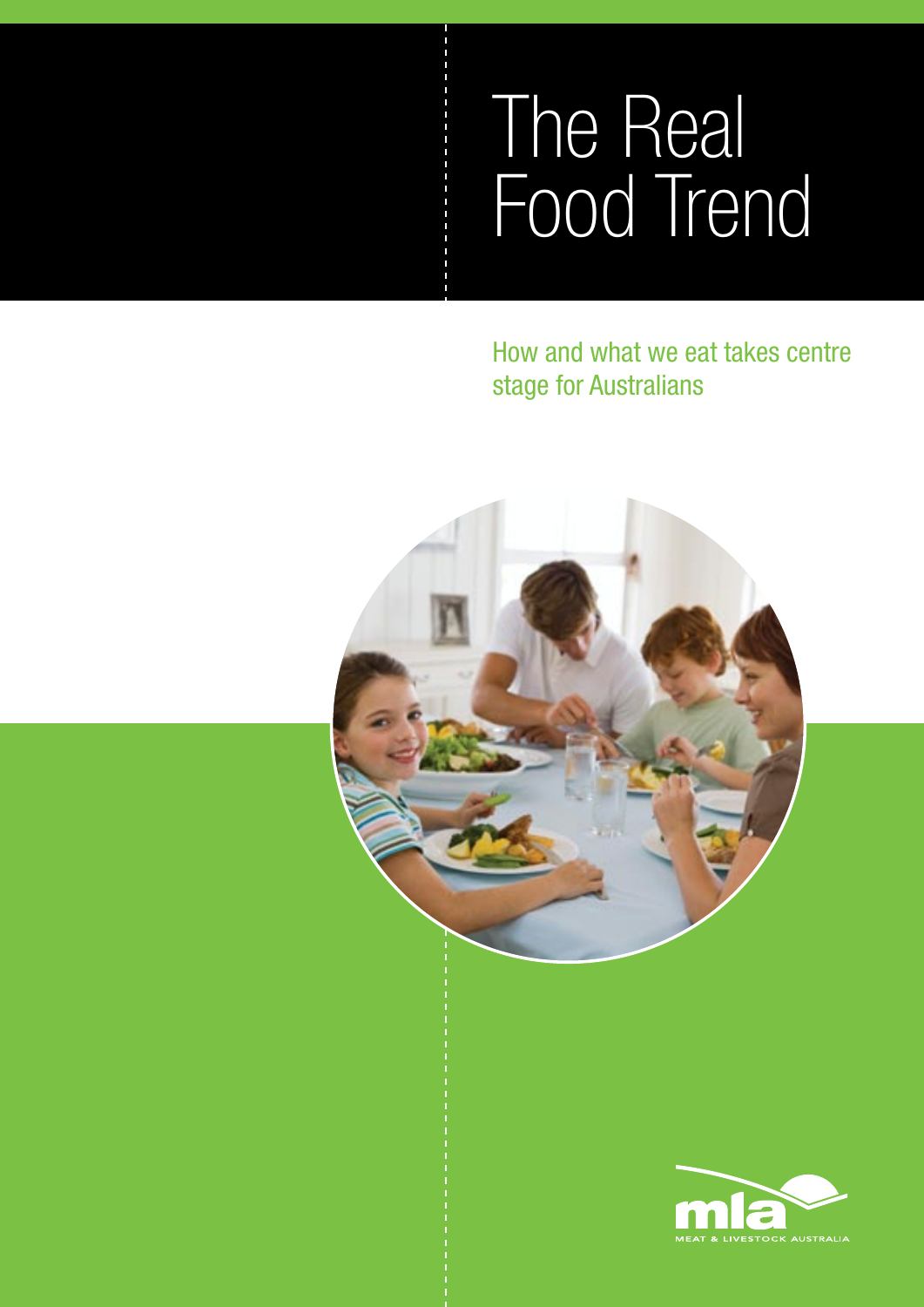## **Contents**

#### 4 The real home-cooked meal

A typical meal is now freshly prepared and shared with the whole family; dinner is now a time to catch up and connect.

#### 6 We're cooking more, and enjoying it!

Despite our busy daily schedules more of us are choosing to find the time and energy to cook from scratch – and we are loving it!

#### 8 Fresh food is best

We prefer to cook with fresh foods and are increasingly avoiding products with additives, instead searching for the freshest possible.

#### 10 Health is our motivator

The vast majority of Australian households are dealing with some kind of health issue and this affects the way we shop, cook and eat.

#### 12 Healthy food is a healthy investment

We recognise the link between what we eat and our health, both now and into the future, and seek to use healthy food as a prevention strategy.

#### 14 Where are we heading?

Our search for 'wellness' sees us turning away from rampant consumption, in a search for authenticity.

#### 15 About the research

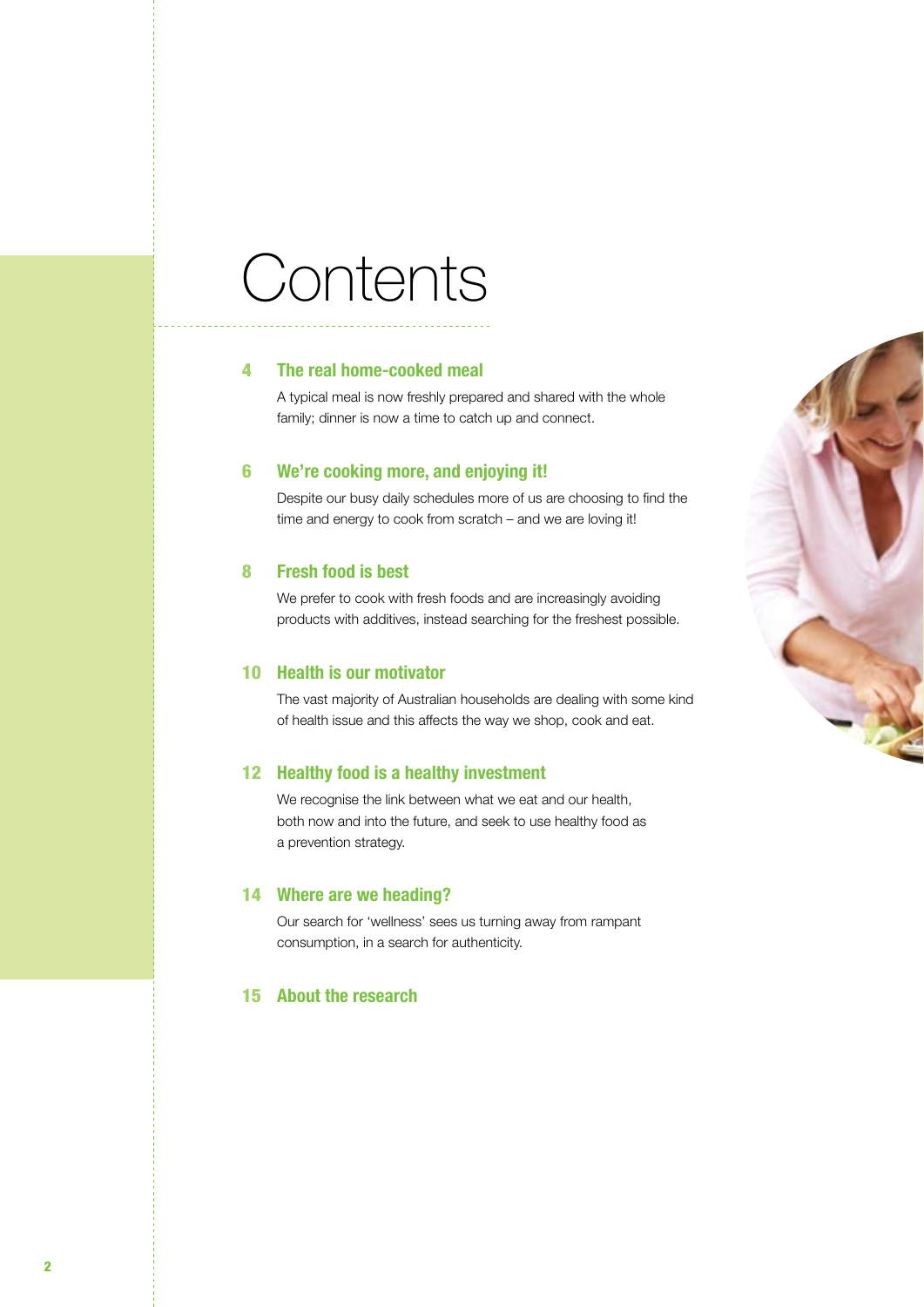# Introduction



The way that Australians shop, cook, eat and think about food has been changing over the past five years. This has been driven by a desire to reclaim personal responsibility for health.

This significant shift in attitudes has been identified in both qualitative and quantitative research commissioned by Meat & Livestock Australia (MLA), and involving interviews with over 100,000 consumers in total. Interestingly, the findings broadly match those observed in similar research conducted in the United Kingdom.

In this special report the research findings are presented and the shift in behaviors and attitudes is explored. The changes have important implications for the food industry.

As the trends solidify across the society, successful brands will be those that can prove their credentials against a growing checklist of attributes, including authenticity, genuine freshness, provenance and health perceptions.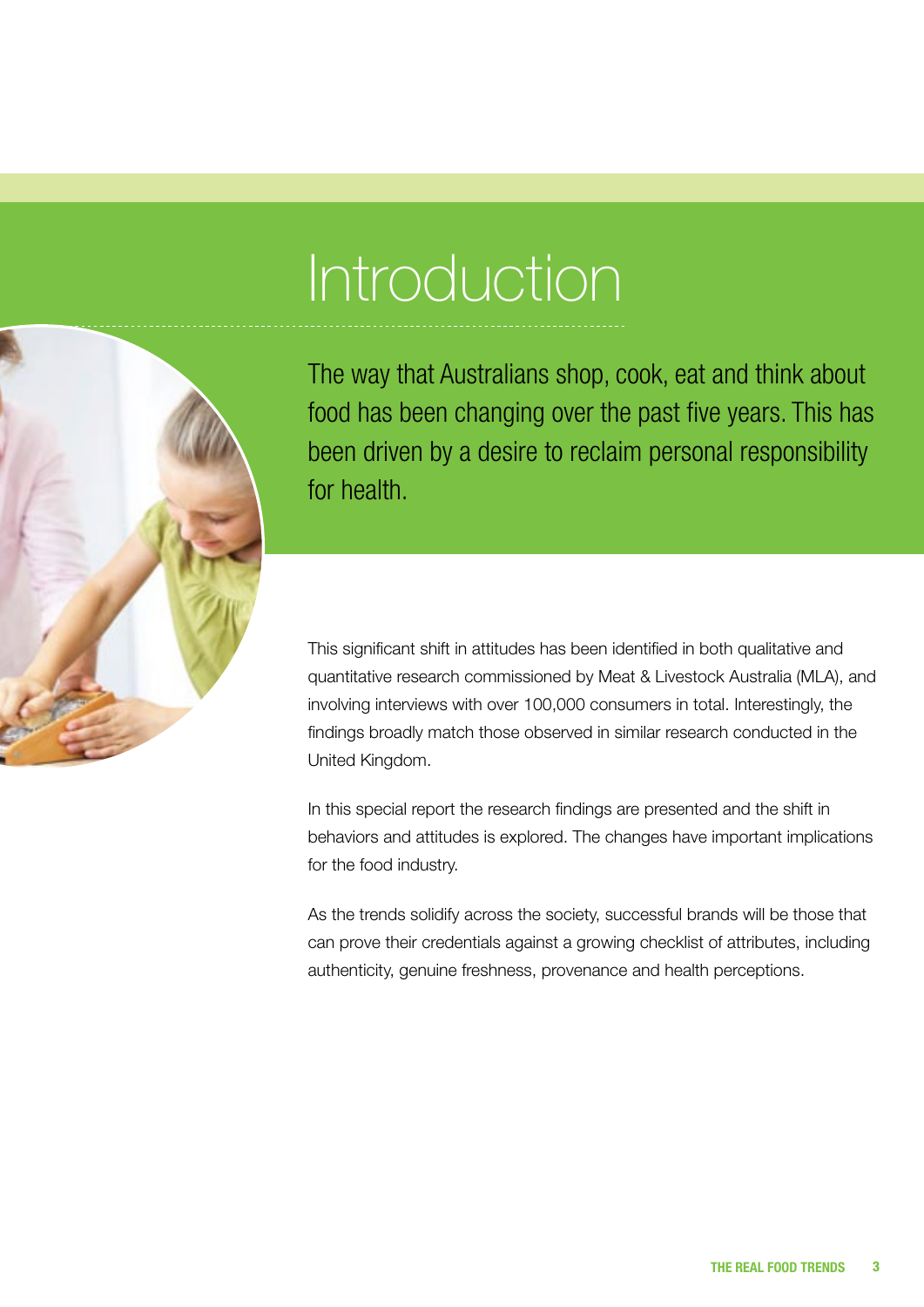## The real home-cooked meal

Australian mums are now making sure that the family sits down together to share a main meal. The meal itself is changing too, with more meal preparers making dinner from scratch.

> Close to nine out of every ten Australian mums make sure the family sits down together for the evening meal. This is part of an increasing trend to see family meal time as a crucial time for family connection and communication.

> > Families are increasingly turning off the television, making the family meal an important time for connection and communication. More than half say that they don't watch television during dinner.

Family meals are an important source of family connection, based around a traditional meal of meat and several different vegetables, prepared from fresh ingredients, often completely from scratch.

Dinner is typically freshly prepared, and increasingly made completely from scratch. Meal preparers think of this kind of meal as traditional and associate it with meat and vegetables. Red meat is the most common protein base, typically served with an average of four different vegetables, not including potatoes.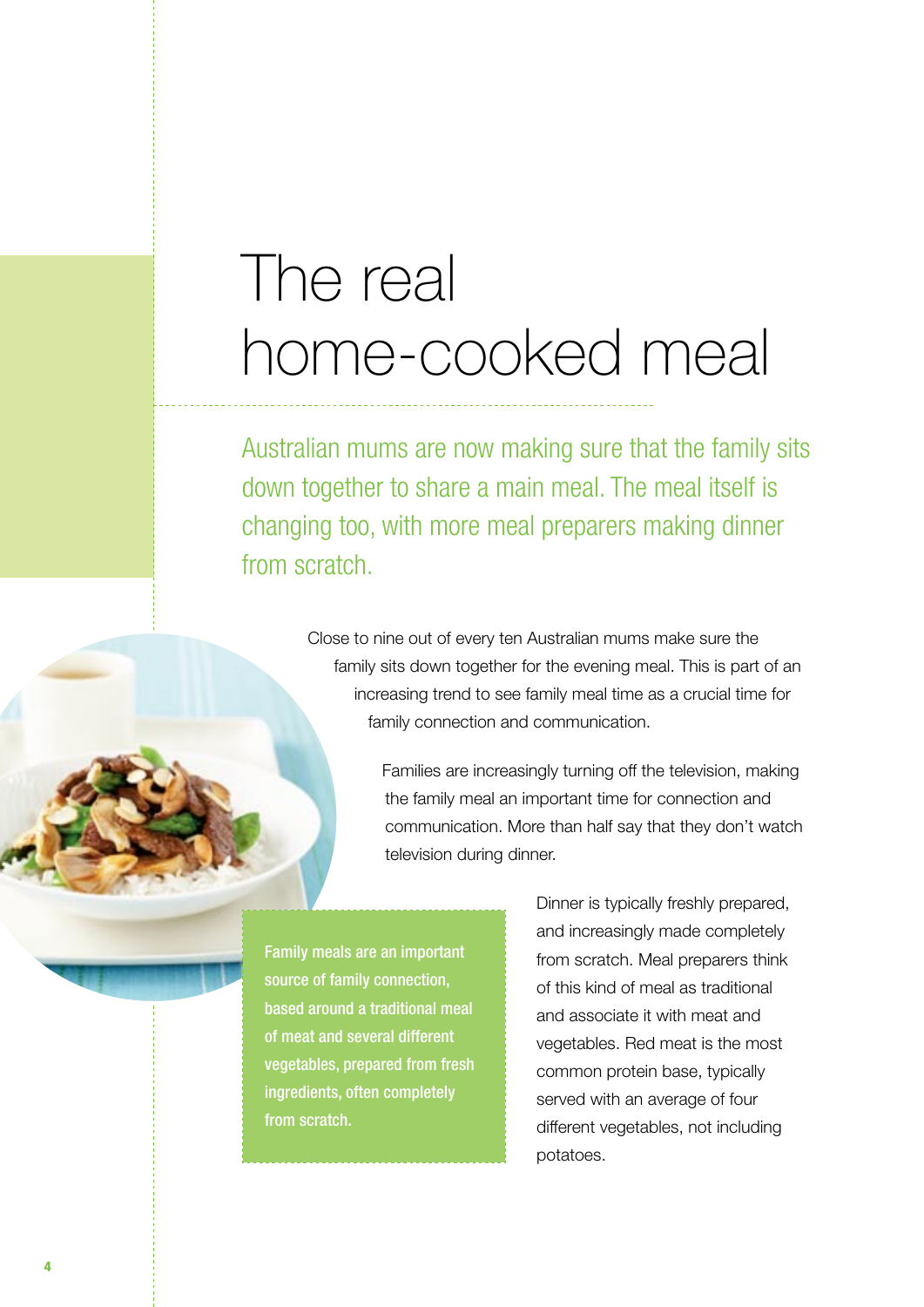#### **No** Yes **No** 87% 13% I always make sure the family sits down together for the main meal 65% 35% I prepared last nights meal totally from scratch 64% 36% I usually cook traditional meals

### The real meal is freshly prepared, often completely made from scratch

In the typical meal, red meat is the most common protein source, followed by chicken and fish



### Most serve the protein base with 3+ different vegetables

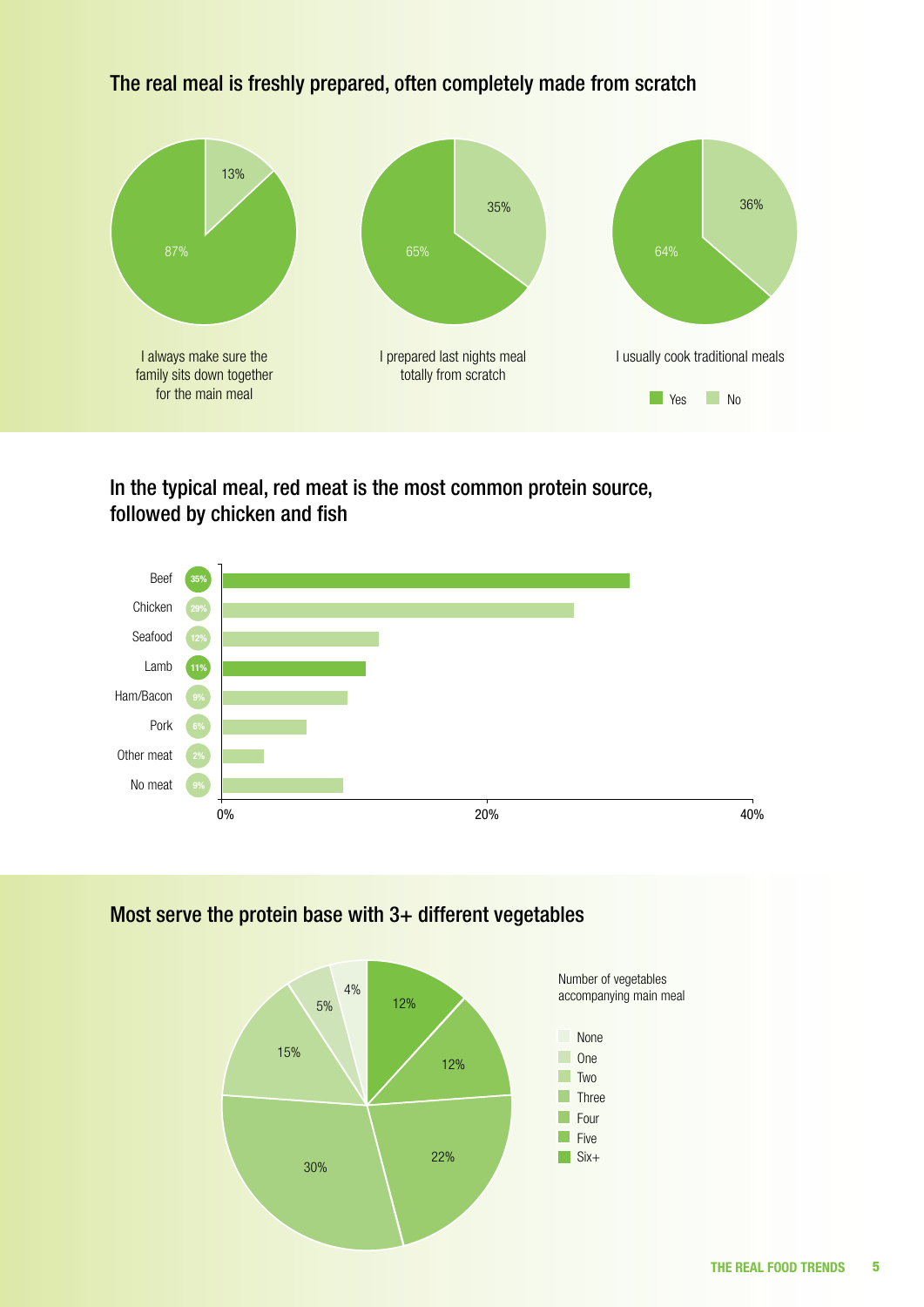## We are cooking more and enjoying it

Finding time to cook, despite crowded daily schedules, is a new priority. We now believe that finding the time and energy to cook is worth the effort.

The proportion of Australian meal preparers who say they 'love to cook' has steadily increased so that now two out of every three of us is an avowed lover of cooking. What was once seen as drudgery from which mothers hoped to escape via quick and easy convenience foods, has been rediscovered as a source of pleasure, and an agent of personal control.

Increasingly we enjoy cooking, and seek to cook healthy meals which the family enjoys and which nourish us, physically and emotionally.

Our busy lifestyles haven't changed but our priorities about food have, so that we are now happy to make an effort to cook, a trend that ranges across different age brackets and demographic groups throughout the society.

Our rediscovered love of cooking is connected to our desire for both improved physical health, and strong family connections. We cook meals that are low in fat, are nutritionally balanced, and which the whole family enjoys. Meal time, we believe, nurtures and nourishes the family bond.

Cooking a healthy, enjoyable evening meal is perceived as an activity worth the time and effort it takes. Enjoyment is important for its own sake. We also believe that enjoyment has an extra health benefit; by providing satisfaction it decreases late-night snacking.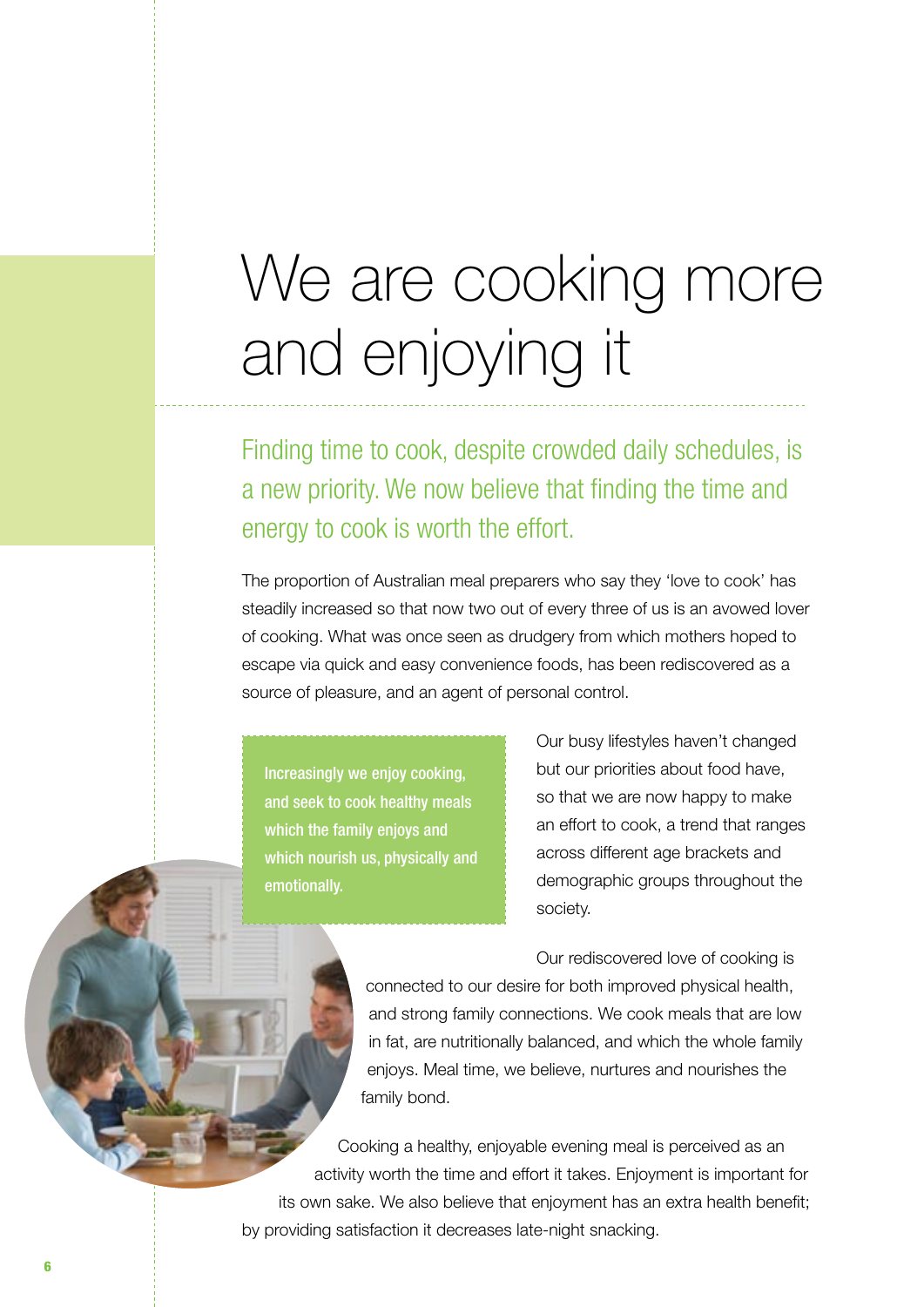#### The trends show increasing enjoyment of cooking and a decrease in takeaways



#### We cook to keep the family healthy and to nurture family bonds



### Cooking is a health priority

Thinking about NOW compared to 5 years ago, tell me whether you agree or disagree with the following statements:



## Enjoyment is important for its own sake

Compared to 5 years ago, do you tend to prepare more, less or about the same number of…

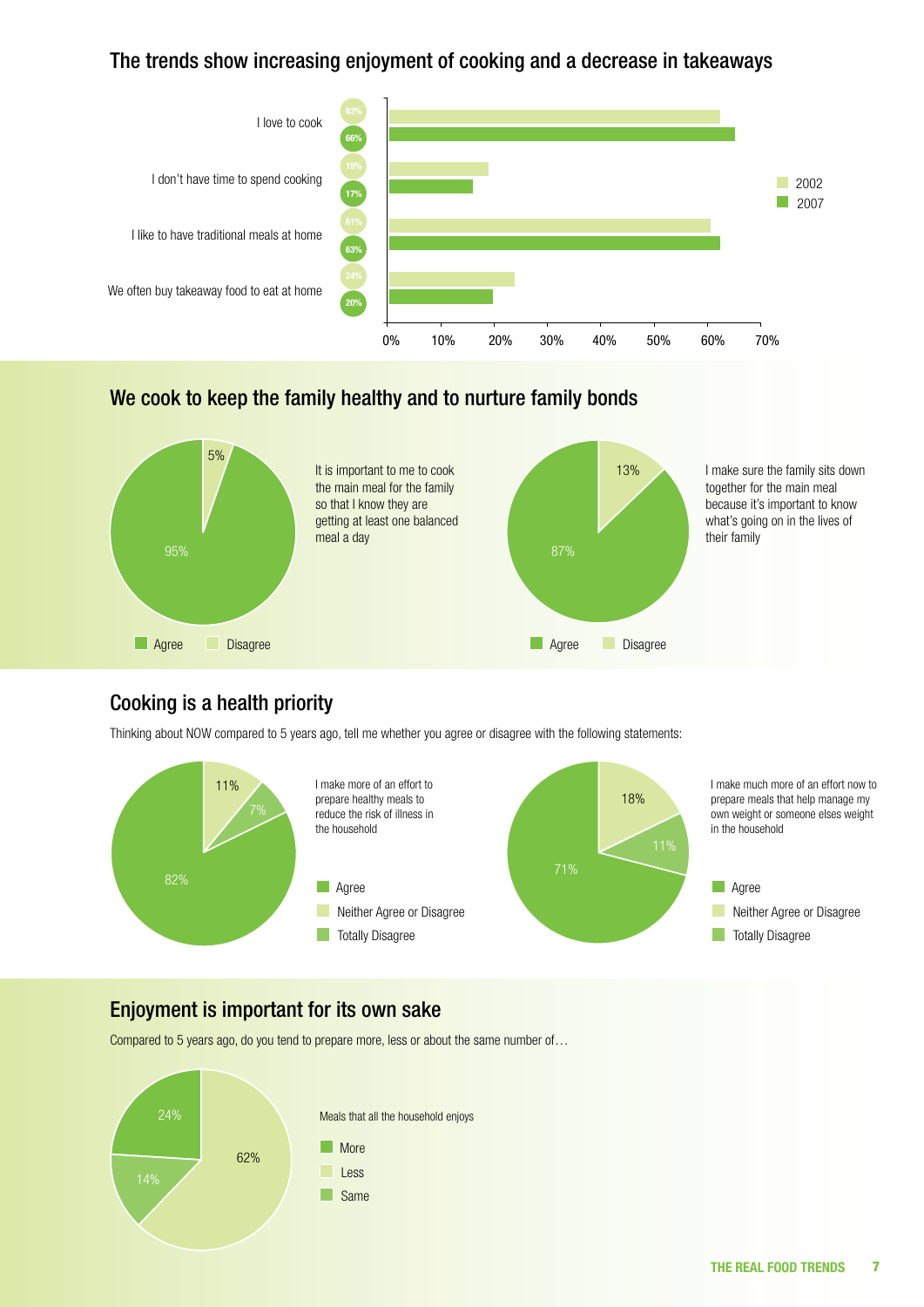## Fresh food is best

Our new attitudes put the priority on core foods, purchased at their freshest. These foods are trusted more than processed and fortified foods.

The new home-cooked meal often uses nothing but fresh foods, so it's not surprising that our consumption of fresh fruits and vegetables has increased, along with the money that we spend on fresh foods.

We are making a concerted effort to avoid foods that contain preservatives, artificial colours and flavours. Mothers are concerned about the impact of chemicals on the health of their children.

Increasingly we are cooking with fresh ingredients, and are keen to avoid preservatives and other additives. We are concerned about chemicals in foods and turning to foods that are reliable and authentic.

At the same time, we have become wary of the ability of supplements and fortified foods to deliver good health. We no longer trust the health claims made by manufacturers, and have concerns that food authorities aren't doing enough to regulate those claims.

The distrust in manufactured foods

has sent us back to the fresh product, and increasingly when we say fresh we don't mean pre-packaged, waxed, gassed or cold-stored.

With the increasing concerns about freshness and the authenticity of food, consumers are seeking out independent retailers perceived to have a closer connection to producers. This is spurred by both a desire for the freshest food, and a commitment to the community and the social good of local production.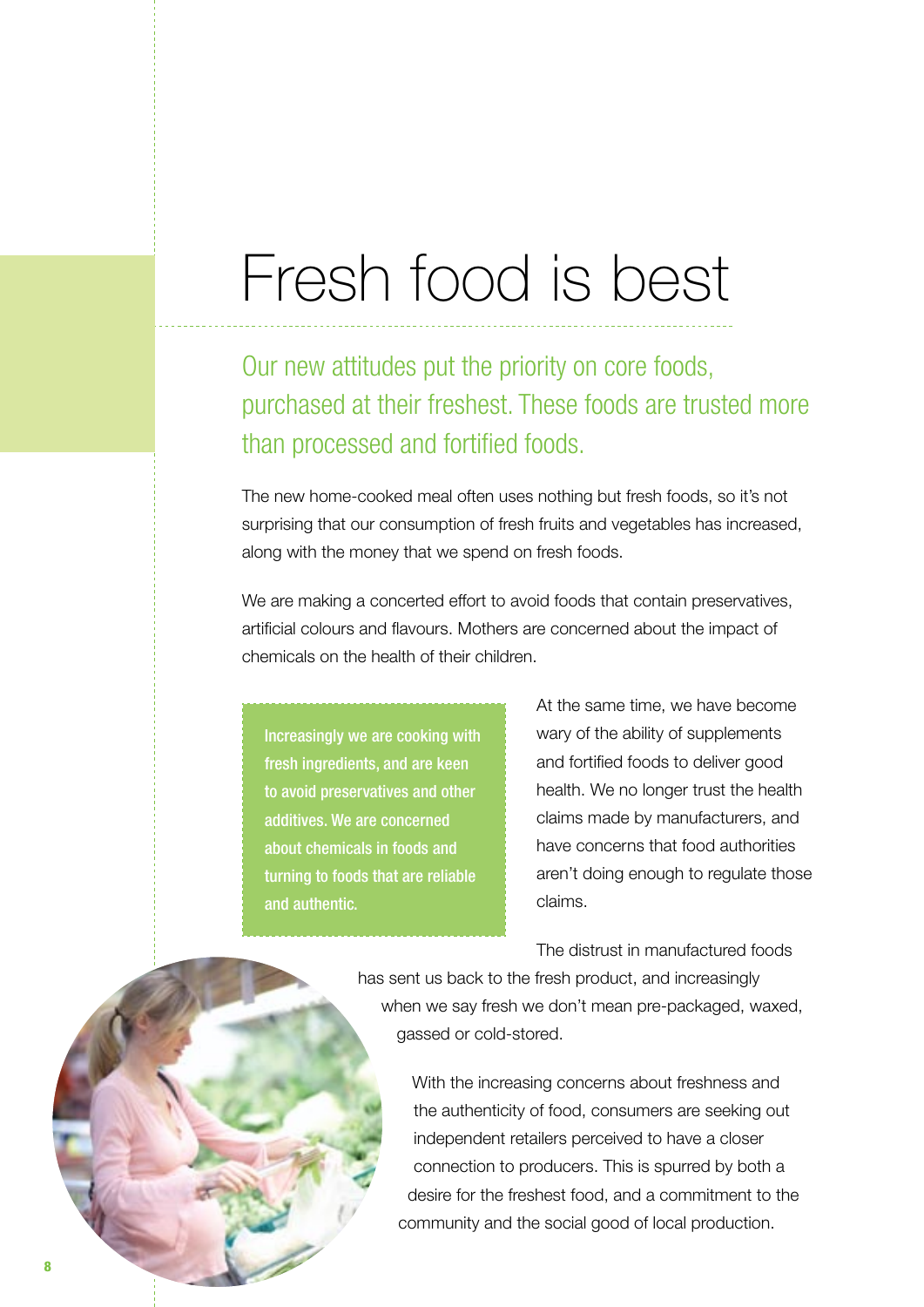#### We are spending more on fresh food



#### We are choosing additive-free foods



#### We are apprehensive about food additives

How much do you agree with the following statements:



### We are changing our 'fresh' purchasing practices

Thinking about NOW compared to 5 years ago, tell me whether you agree with the following statements:

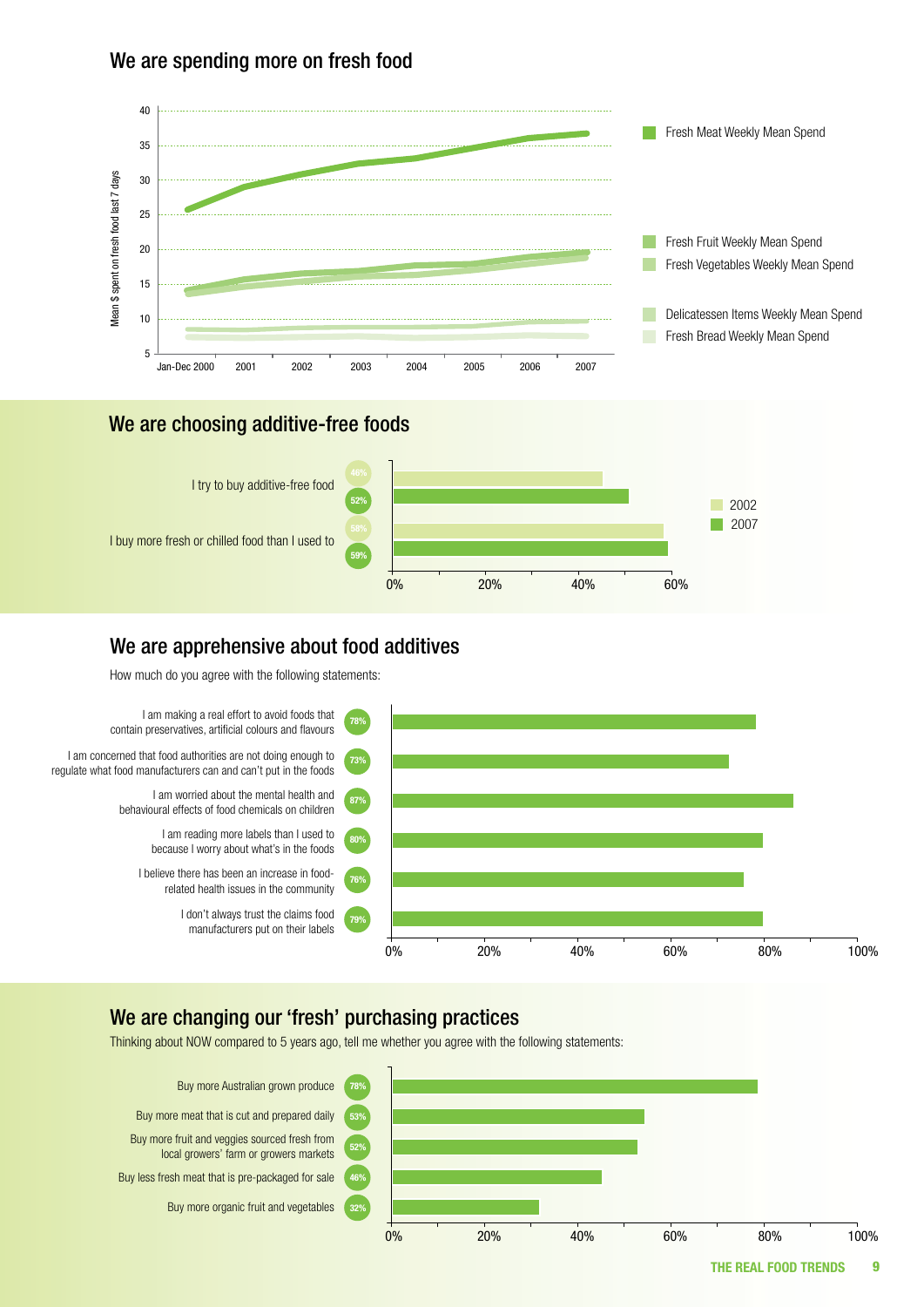## Health is our motivator

At least seven out of every ten Australian households include someone dealing with a health issue. So when we think about dinner, we are increasingly thinking not just about personal tastes and family budgets, but also about the health impacts of our choices.

The vast majority of Australian households include someone dealing with a health issue impacted by diet. The incidence of health problems is even higher in households where weight and obesity are also an issue.

Given the burden of that ill-health, food preparers are making efforts to eat more healthily. Most of us are preparing foods with as little fat as possible, and one in four of us does not add any fat to the food they cook.

Most Australian households are dealing with health issues and are making efforts to create a healthier lifestyle, in large part by taking more control over the foods they eat and how they are prepared.

Media coverage of the issue of child obesity is also effecting our behavior, even if we aren't personally affected. About half of all meal preparers with school age children have made changes to their children's diet as a result of the publicity given to childhood obesity.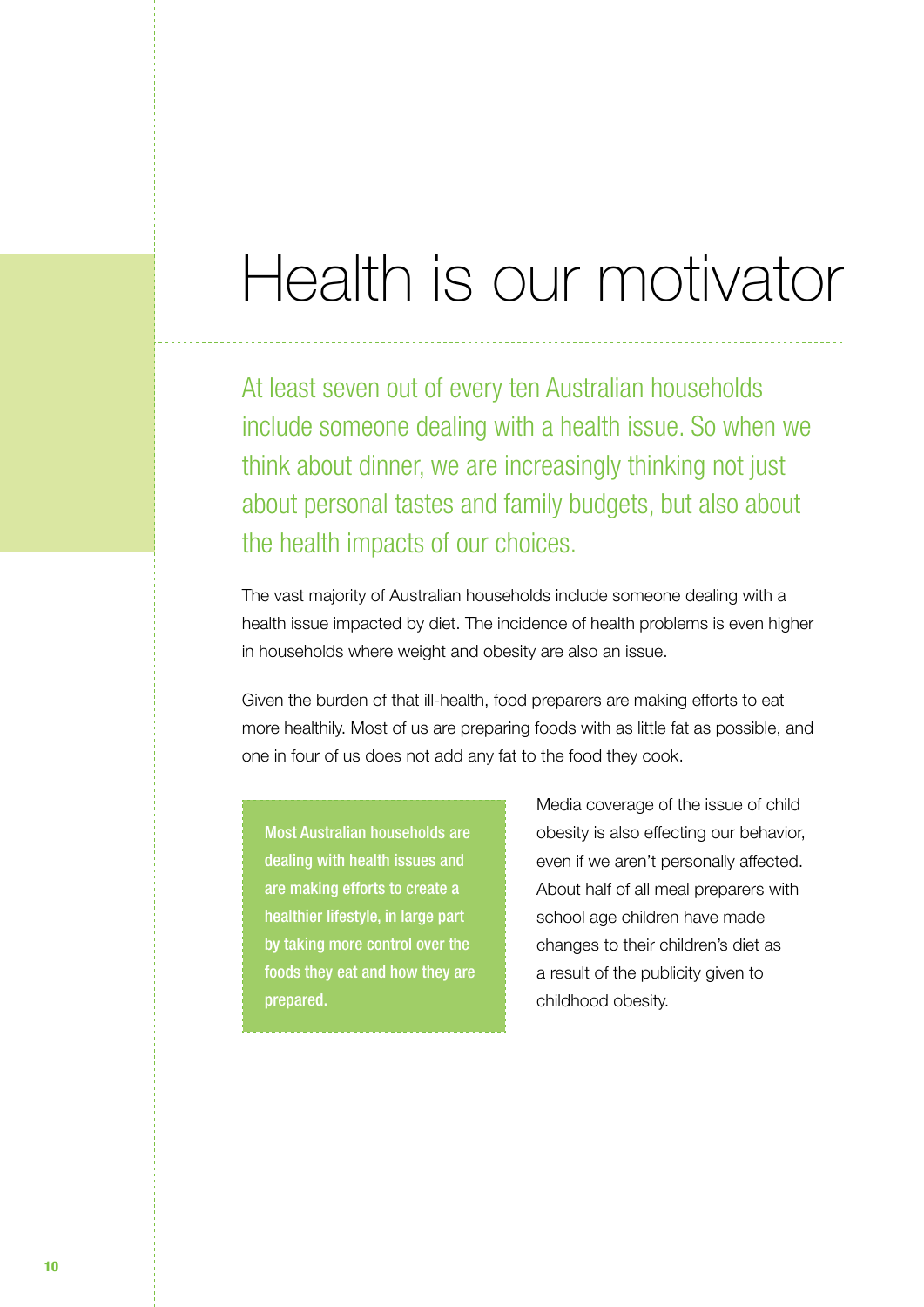#### Health Issues in the Household

804 respondents



#### We are making an effort to live a healthier lifestyle

How much do you agree with the following statements:



### A low fat diet is a way of life for me



## I always think of the number of calories in the food I'm eating



### Concerns about obesity are changing behaviors

*Media a catalyst for change*

40% agree that 'stories in

**51%** of meal preparers with school

*Universal childhood obesity concerns*

*Leads to more emphasis on healthy eating*

94% believe that the number of

95% are concerned that kids are

81% now claim to be making a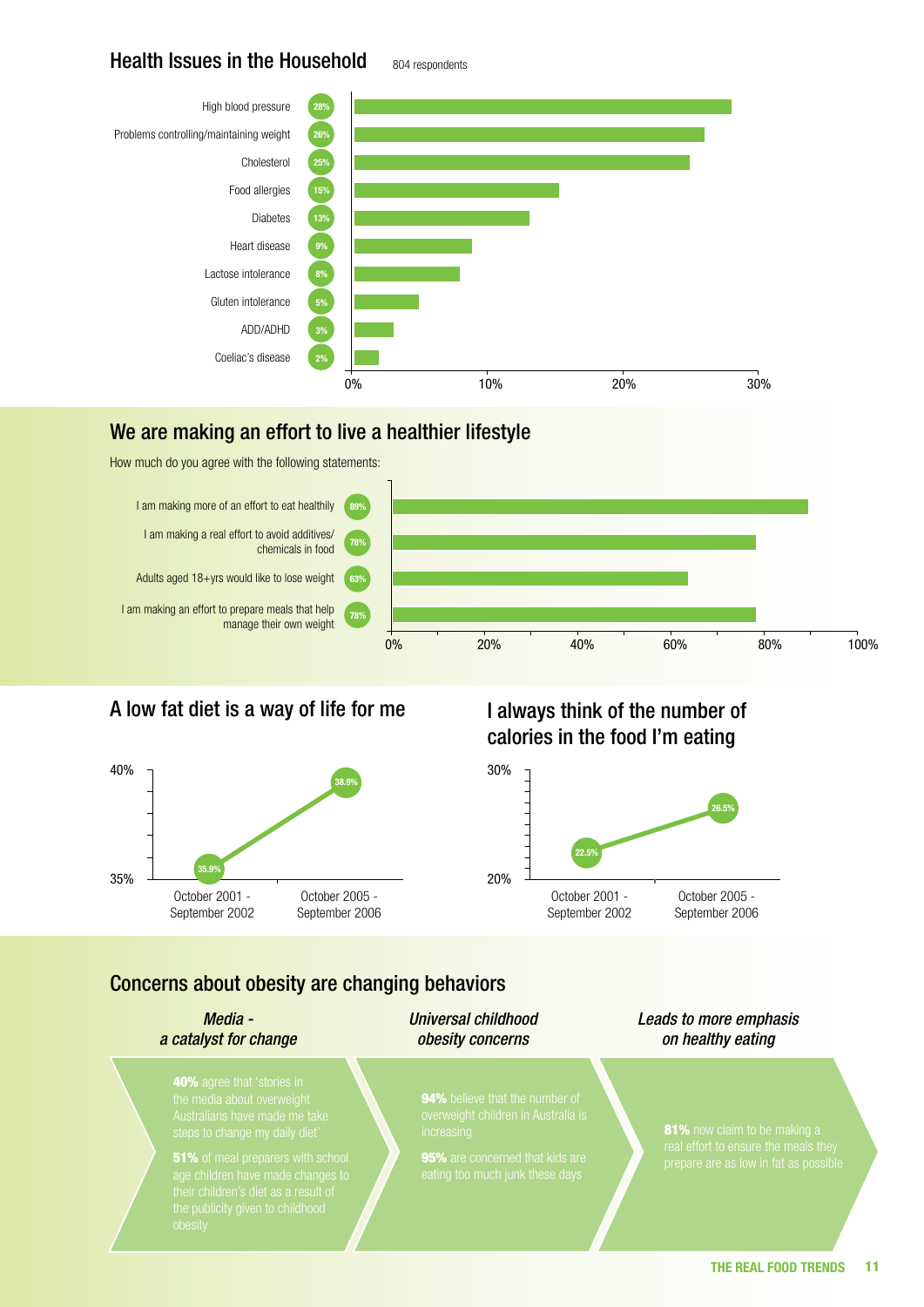## Healthy food is a healthy investment

Media attention on Australia's over-burdened health budget, strained by new costs related to increasing obesity, has fostered a more acute awareness of the cost of health today. At the same time private health insurance costs are increasing, fuelling a growing belief that we can't afford to be sick.

We are concerned about our health and wellbeing for its own sake, and we are increasingly concerned about the financial impact of illness. We believe that the financial squeeze on domestic finances is too much to take the added cost of illness, and that we simply can't afford to take time off work being sick.

With a growing awareness of the individual and societal costs of ill health, particularly obesity, we are starting to act on prevention. By taking responsibility for our diet, we believe we can influence our health in the future, and that this investment is well worth the effort and financial cost involved.

There is a strong belief in the link between nutrition and health outcomes, and this belief dictates food choices. We are increasingly willing to pay a premium for better food, partly because we believe we can't afford not to.

This underlines a new approach to our health – prevention. Where once motivation for lifestyle change was a response to an actual health problem, we are now willing to put money

and effort into avoiding health problems, by making lifestyle changes now, particularly by choosing to eat more healthily.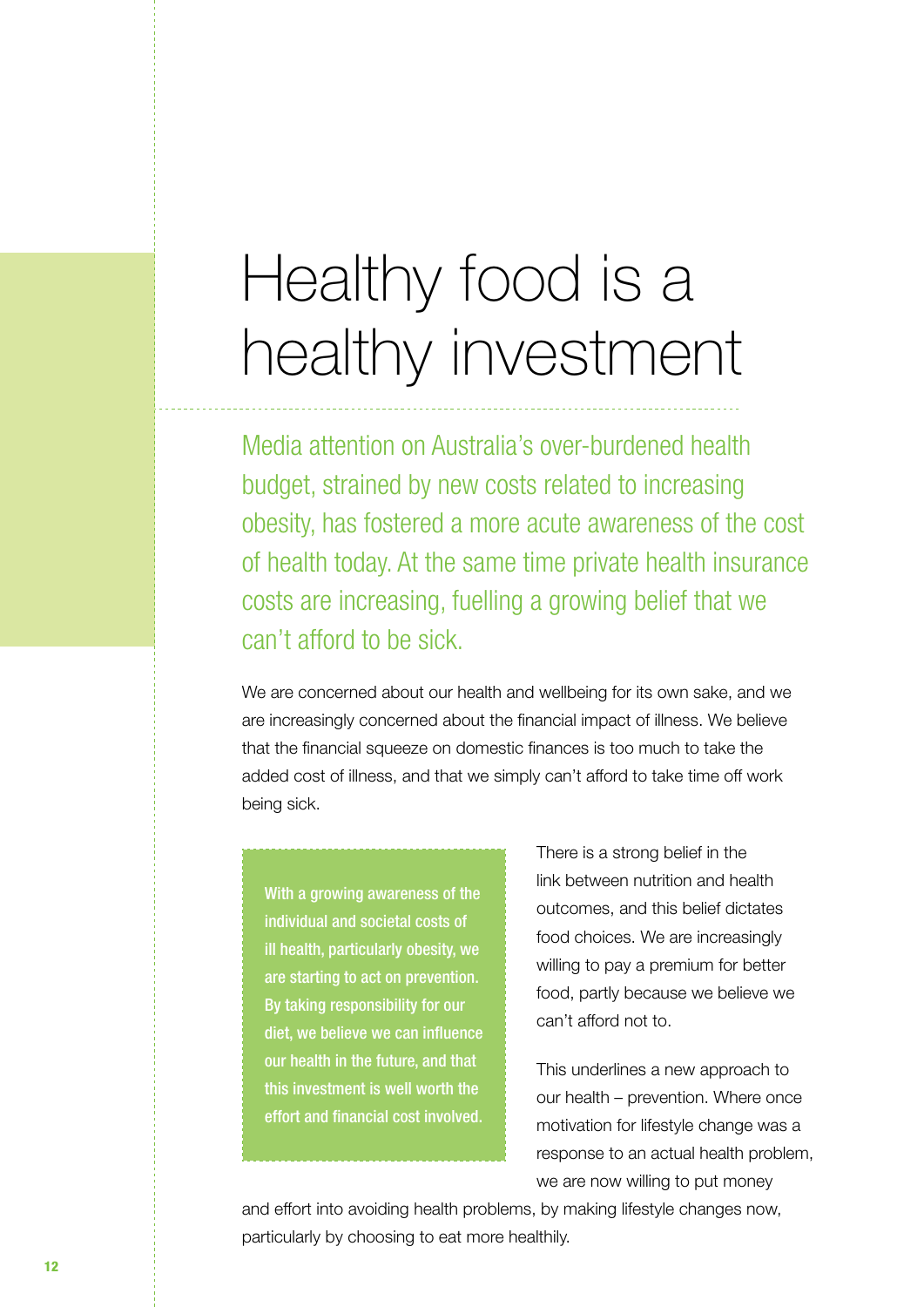#### Ill-health costs time and money we can't spare



## Taking responsibility

I would like to know whether you agree or disagree with the following health and dietary statements:



### Healthy food is an investment

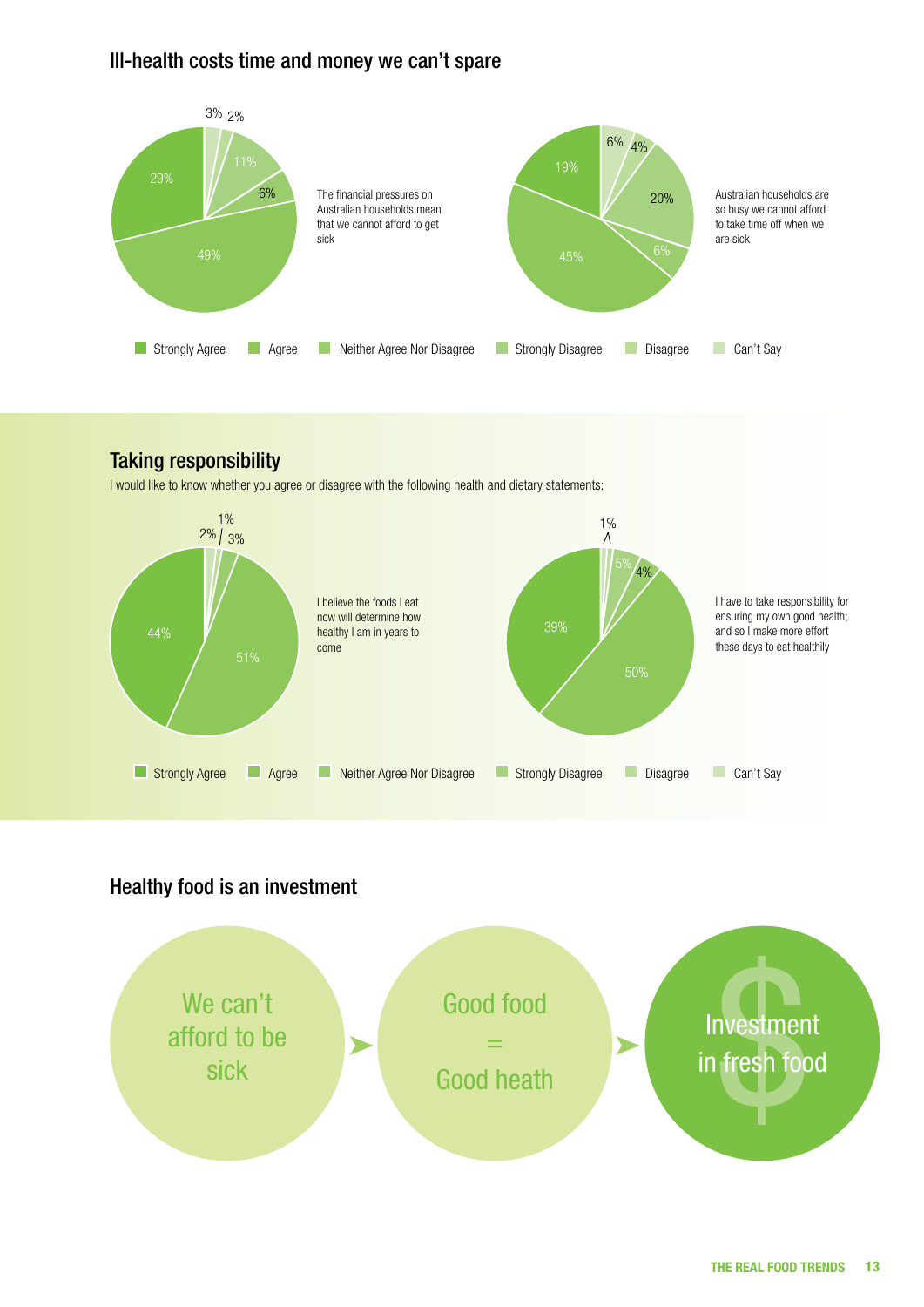## Where are we heading?

The research points to the beginnings of a paradigm shift in our social values. Despite a decade of unprecedented wealth, almost endless choice and instant gratification, we are not as 'well' as we feel we should be, and so are beginning to re-evaluate what is required to deliver genuine physical and emotional wellbeing.

The insatiable appetite for consumption which has fuelled the past decade can't be divorced from our health. Obesity is seen as the manifestation of the 'illness' of our affluent society. This realisation leads to a desire to connect with core values to achieve better health and real fulfillment.

The new importance of authenticity has led to a decline in the value of 'convenience', which is now seen to come at a price. Instead we prioritise 'real' food and 'real' values. We are stripping away the junk in our lifestyle and in our diets, reinstating 'real' food as the centrepiece of family connections.

Recognising the real sees us move from the continual snacking of 'recreational eating' to the three square meals approach of 'hunger eating'. It sees us choosing the freshest foods possible, searching for a closer connection to producers, and rejecting fortification and supplementation in favour of whole foods in a balanced diet.

We are also seeing a developing sense of personal responsibility for health. We are seeking to "eat the way we were meant to eat" so as to better control our health. Where previously we were content to rely on retailers, marketers and manufacturers to make healthy food easier for us via fortification and health claims, we now feel our trust may have been misplaced, and that seeking authenticity may be safer.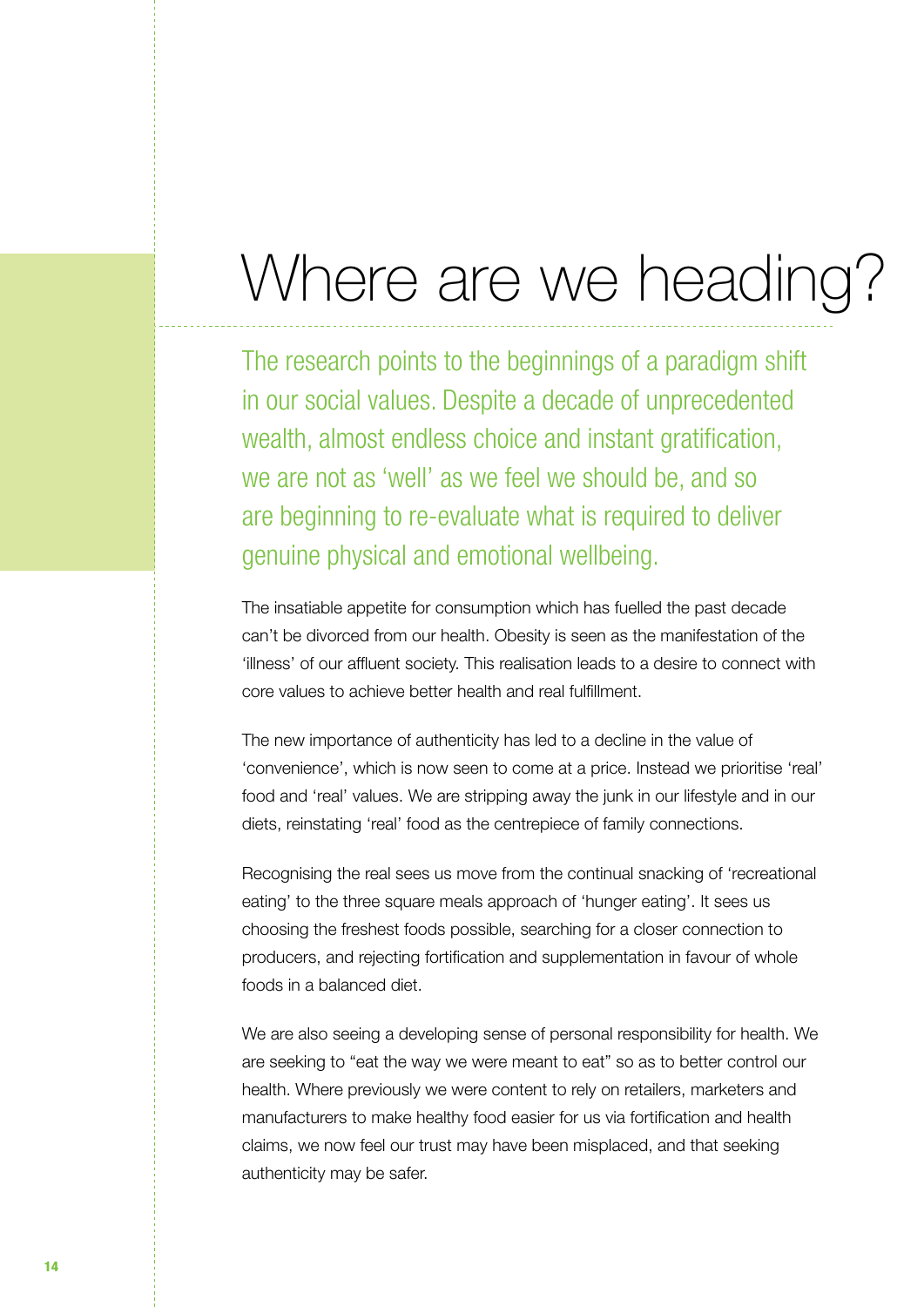I am taking responsibility for ensuring my own good health. I believe the foods I eat now will determine my future health.

> We love to cook meals that everyone enjoys eating around the dinner table.

I read food labels to avoid chemicals in food. I don't trust the claims on food. I'm worried about the behavioural effects of food chemicals on children.

 $\sigma$ 

We are buying more fresh meat, fruit and vegetables. Superior quality and local production is important to us.

The number of overweight children is increasing. Kids are eating too much junk these days.

I'm making more of an effort to eat healthily to help manage weight.

I usually make dinner from scratch, using fresh red meat and vegetables.